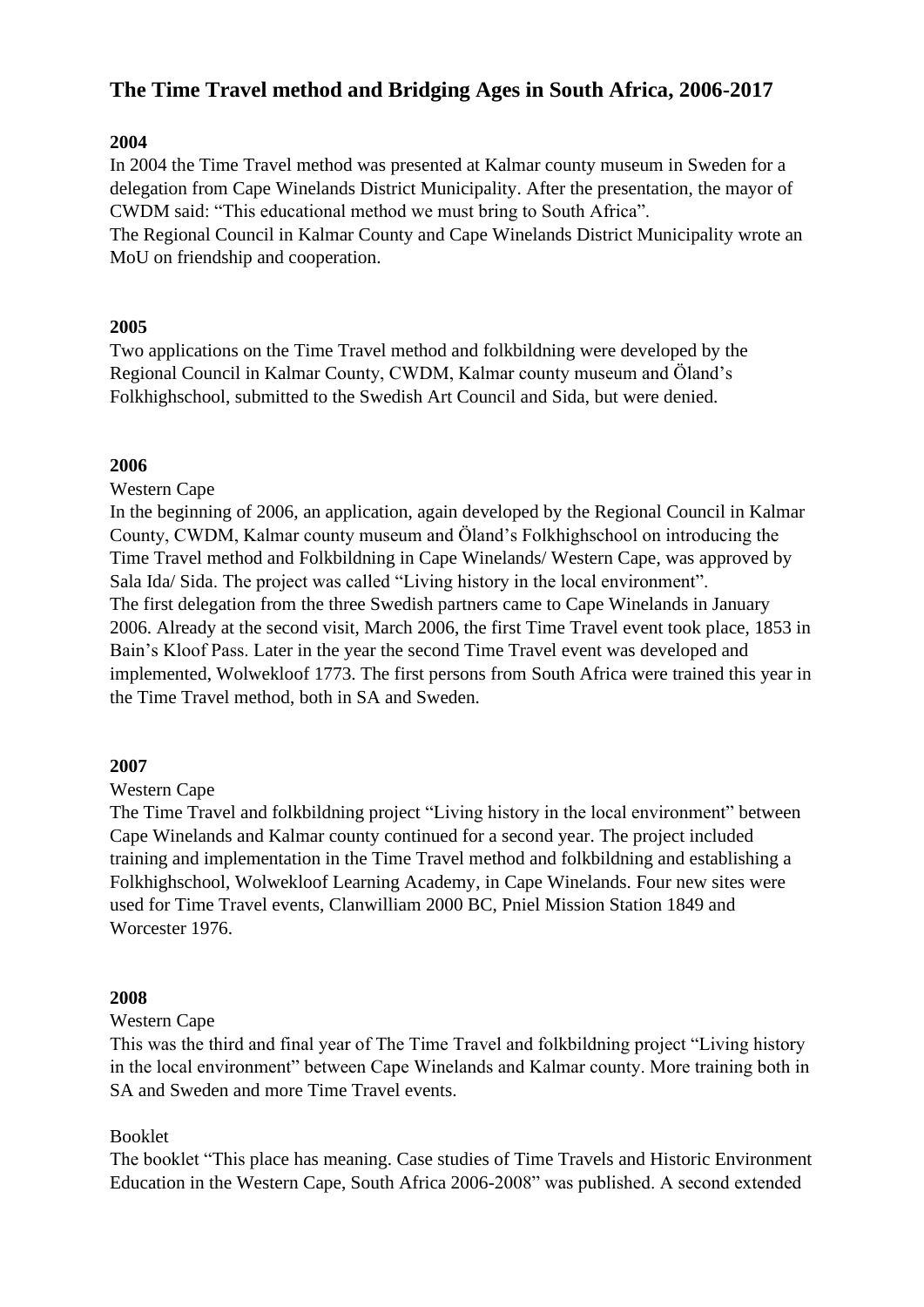edition of the booklet was published in 2010 and a third, revised edition in 2012. (with case studies 2006-2010, also from Port Shepstone, KZN and Ikageng, Potchefstroom, North West.)

#### International conference

The Bridging Ages international conference was held at Worcester museum, Western Cape 8- 10 October 2008, "Bridging Diversity". 110 delegates from eight countries.

### SABC

Bridging Ages and the Time Travel method was the focus in a one hour live SABC TV program, African views, prime time on a Friday, 30 October at 8 pm.

### KwaZulu-Natal

Kalmar county museum and ABF folkbildning organization got funding from Olof Palme International Centre/ Sida for a three-year project with Port Shepstone Twinning Association, KZN to promote the Time Travel method, starting 2008. The first Swedish visit in Port Shepstone was made in May/June 2008 and a local Time Travel committee within PSTA was elected. KZN Museum Service and Port Shepstone Museum had representatives in the committee. Trainings in Port Shepstone, Worcester and Sweden.

### North West

Tlokwe City Council, Potchefstroom and the Regional Council of Kronoberg/ Växjö municipality, not far from Kalmar, signed an MoU in 2004. In 2007/ 2008, the Time Travel method was extended to Potchefstroom in a project between the Region Council of Kronoberg/ Växjö, the regional museum in Växjö, Kalmar county museum and Tlokwe City Council, funded by Sala Ida/ Sida. The first visit to Potchefstroom was made in February 2008 and a Time Travel committee was elected.

#### **2009**

## Bridging Ages South Africa

Bridging ages South Africa was formed in 2009 and launched at Worcester Museum 28 October with 120 guests from all over the country and a few persons from Kalmar, Sweden. Tizzie Mangiagalli, Wocester Museum was elected the first chairperson, other board members were from Western Cape, KZN, North West and Mpumalanga. At a seminar before the launch the definitions, goals and the five principles of the Time Travel method were decided.

#### Western Cape

The Regional Council of Kalmar county, in partnership with Kalmar county museum and Bildningsförlaget in Sweden, CWDM, Cape Nature and Clanwilliam Living Landscape in SA, received funding from ICLD/ Sida for a two-year project to continue the Time Travel method in the Western Cape, "Bridging Nature, Heritage and Folkbildning". A new perspective in the Time Travel method was Landscape Education with Cape Nature and Clanwilliam/ UCT.

#### KwaZulu-Natal

The three-year Time Travel project, Kalmar-Port Shepstone, continued. After extensive research and workshops the first Time Travel events in KZN were held in October 2009 at the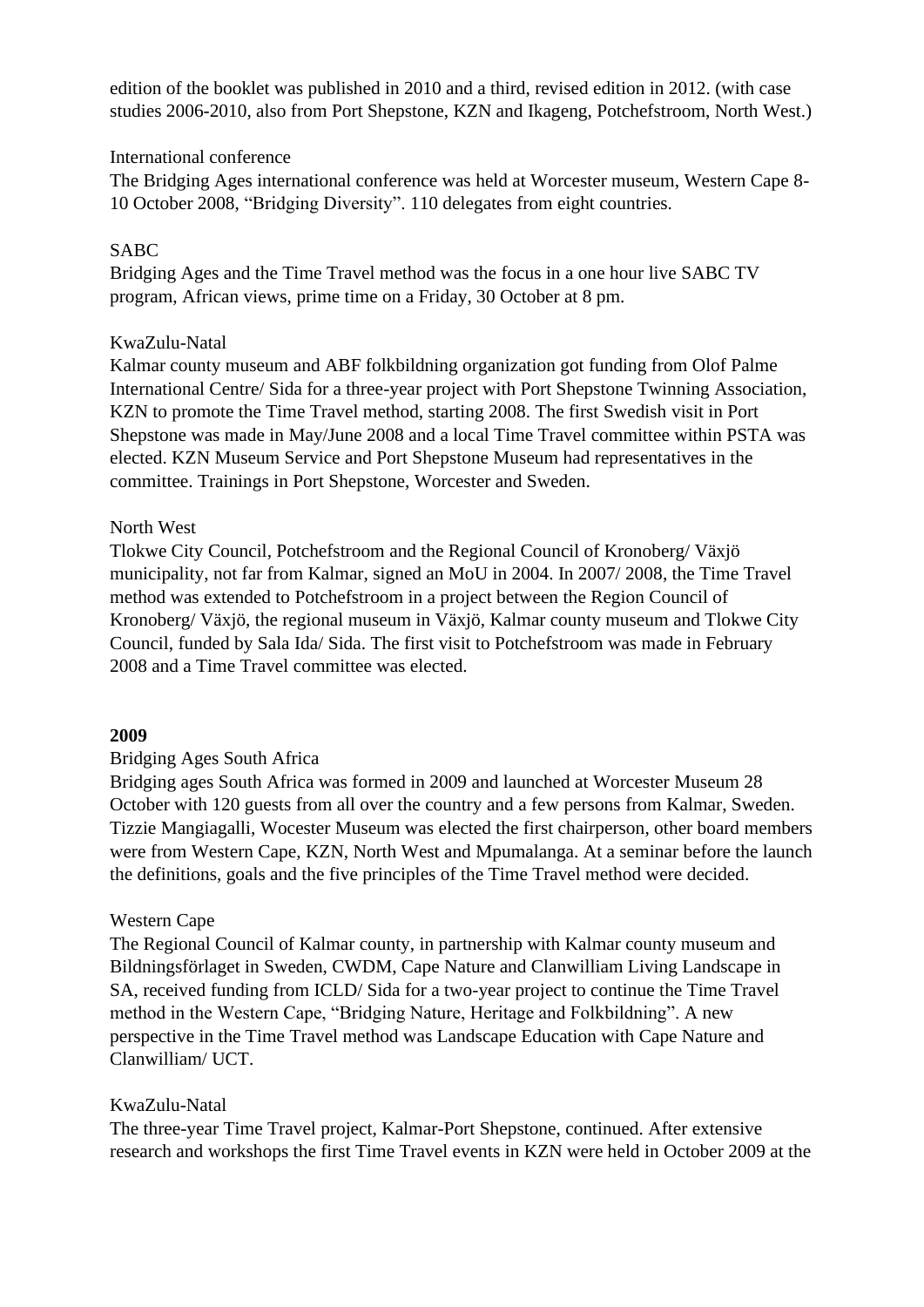Port Shepstone Harbour, 1905 and the Bambatha Rebellion. There were also presentations on the Time Travel method at several museums in KZN.

## North West

The Time Travel project in Potchefstroom, Kalmar/ Växjö-Tlokwe, received funding for another year, 2008/ 2009, from ICLD/ Sida and the first Time Travel event in the North West was held in March 2009, "Ikageng 1986". Research and Time Travel trainings both in SA and Sweden.

## Mpumalanga

Kalmar county museum was invited to Mpumalanga by the provincial Department of Culture. At a seminar at Pilgrim's Rest in March the Time Travel method was introduced.

## SABC

A second SABC one hour live broadcast program on the Time Travel method, African views, a Friday at 8 pm in October.

## **2010**

## Bridging Ages South Africa

Louis Marais was employed from 1 January as full-time coordinator of BASA/ BAWC and the office at Worcester museum, funding from Western Cape Social Development. The second national conference for BASA was held in Port Shepstone for two days in October, 120 delegates from all over the country and nine persons from Kalmar/ Sweden. AGM

## Western Cape

Bridging Ages Western Cape was formed in 2010, launched in October and a board elected. Because of the newly employed coordinator there were several presentations, trainings and events in Western Cape. From 2010 and onwards, BAWC has done many trainings/ workshops and 25-30 Time Travel events every year, mainly mixed groups, learners and elderly.

2010 was the second and final year of the Time Travel project "Bridging Nature, Heritage and Folkbildning", Kalmar-Western Cape. Workshops and Time Travel events, especially in Clanwilliam, Cederberg on san and khoi, also at a world heritage site on Öland, Kalmar county.

Booklet "Folkbildning Africa" published.

## KwaZulu-Natal

Third year of the Time Travel project, Kalmar-Port Shepstone, funded by Olof Palme International Centre. Several workshops, trainings and Time Travel events. Time Travel research on Gamalakhe, forced removal and on Bambatha rebellion. A public Time Travel event at Port Shepstone Harbour. Several presentations in other parts of KZN. PSTA organized the second BASA national conference in October 2010, see above.

## North West

Two visits from Kalmar county museum in Potchefstroom/ Ikageng. More Time Travels on "Ikageng 1986".

A Legacy of Wisdom, Time Travel to 1986, Ikageng, Potchefstroom, 16 min video <https://www.youtube.com/watch?v=0kPV14QSlV0>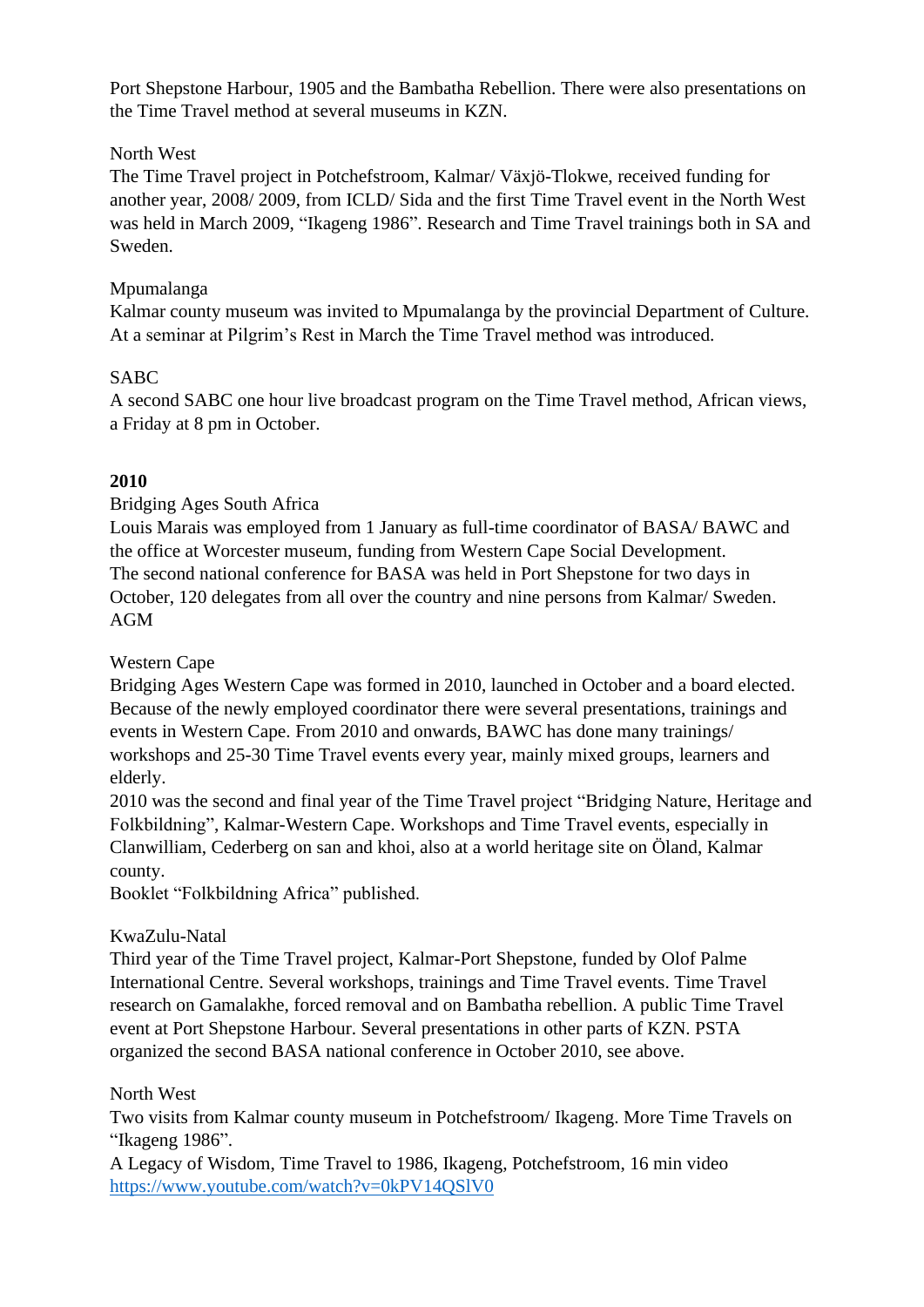## Mpumalanga

Department of Culture organized a Time Travel workshop in November at Pilgrim's Rest, led by Kalmar county museum. The workshop included the first Time Travel event in Mpumalanga, Pilgrim's rest and the white miners´ strike 1922.

## **2011**

Bridging Ages South Africa

Third national BASA conference at Pilgrim's Rest, Mpumalanga, two days in November, organized by Mpumalanga Department of Culture, together with an Oral History Conference. AGM. The "This place has meaning" booklet was published in the Swati language: "Lendzawo inalekushoko".

#### Western Cape

Time Travel trainings and events continued, organized by BAWC. Landscape Education training with Cape Nature

### KwaZulu-Natal

A one year extended project on the Time Travel method, between Kalmar county museum, ABF and PSTA, funded by Olof Palme International Centre/ Sida. Several workshops and events. An extensive training by Kalmar county museum for 5-6 Time Travel groups from various parts of KZN, Nyandezulu, Umzumbe, Eshowe, Port Shepstone, Pietermaritzburg. Launch of Bridging Ages KZN, October 2011

North West Visits by Kalmar county museum, planning meetings

#### Gauteng

First workshop on the Time Travel method in Gauteng, by Kalmar county museum, March 2011, at Constitution Hill, for 6-7 museums and heritage organizations in Gauteng, Meetings at Hector Pieterson Museum

#### **2012**

Western Cape

Funding from ICLD/ Sida for a two-year project on elderly care and heritage within the Time Travel method, "More Living-Active Age", Regional Council in Kalmar county, Kalmar county museum, elderly homes in two municipalities in Kalmar county, CWDM, BAWC and service centers/ elderly homes in Cape Winelands. Meetings with elderly groups, research and training in SA and Sweden.

BAWC continues with Time Travel trainings and events. More Landscape education programs.

#### KwaZulu-Natal

The extensive Time Travel training by Kalmar county museum in KZN had two more sessions in 2012, finished in October. Big public Time Travel event on king Shaka in Umzumbe.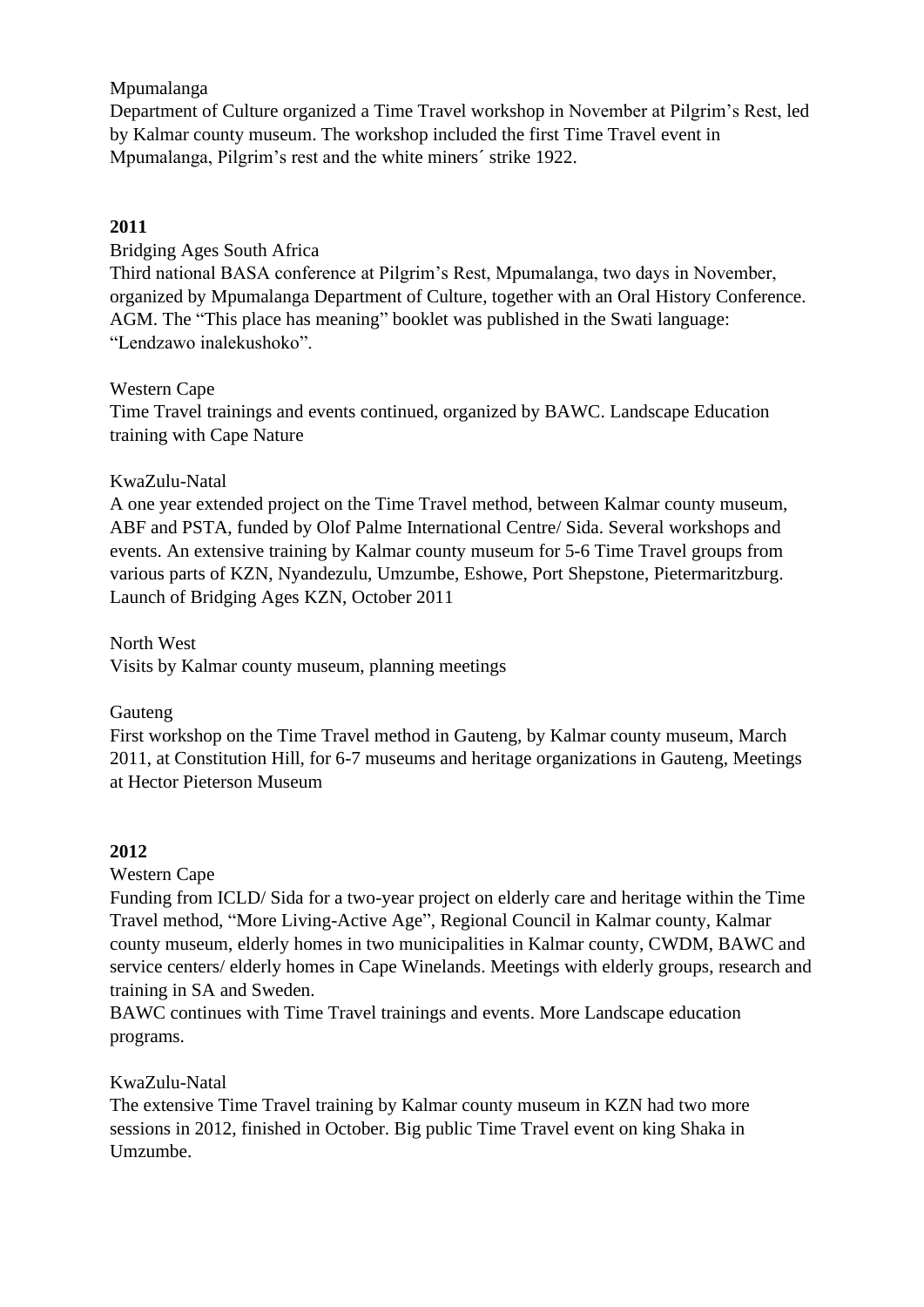PSTA has since 2012 organized many trainings/ workshops and about 30 Time Travel events every year. KZN Museum Services also organizes several trainings and Time Travel events a year with their affiliated museums.

## North West

Planning meetings with the Time Travel committee

## Gauteng

Workshops in Kliptown to prepare for the Kliptown Time Travel. First Time Travel event in Gauteng, October 2012, on the Freedom Charter 1955.

First meeting, Kalmar county museum and Freedom Park.

## Mpumalanga

Time Travel training and meetings, Kalmar county museum and Time Travel groups in Barbeton and Bushbuckridge.

## **2013**

## Bridging Ages South Africa

Fourth BASA conference, two days in Port Shepstone in October, organized by PSTA, 120 delegates, including a few persons from Kalmar, Sweden. Tizzie Mangiagalli resigned as chairperson and Gulshera Khan was elected the new chair. A three-year strategic plan, (2013) 2014-2016, for Bridging Ages and the Time Travel method in SA, was adopted.

## DAC

First presentation of the Time Travel method at DAC by Kalmar county museum and BASA in March 2013, second meeting at DAC in October. Discussed cooperation Kalmar county museum-DAC-BASA, also including the Swedish Embassy.

## Western Cape

The second and final year of the elderly project, More Living-Active Age, Kalmar-Western Cape. Two Time Travel events, five booklets published and big events with the elderly both in Worcester and Kalmar.

Landscape Education training and events, Kalmar county museum, Cape Nature and BAWC. BAWC continues with trainings and events.

An MoU on cooperation between Cape Nature, Kalmar county museum and BAWC was signed in May 2013.

## KwaZulu-Natal

PSTA received funding from the National Lottery for Time Travel programs. Several trainings and events, organized by PSTA, KZN Museum Service and supported by Kalmar county museum.

## North West

Time Travel event, Promosa 1971, Kalmar county museum and the North West Time Travel committee.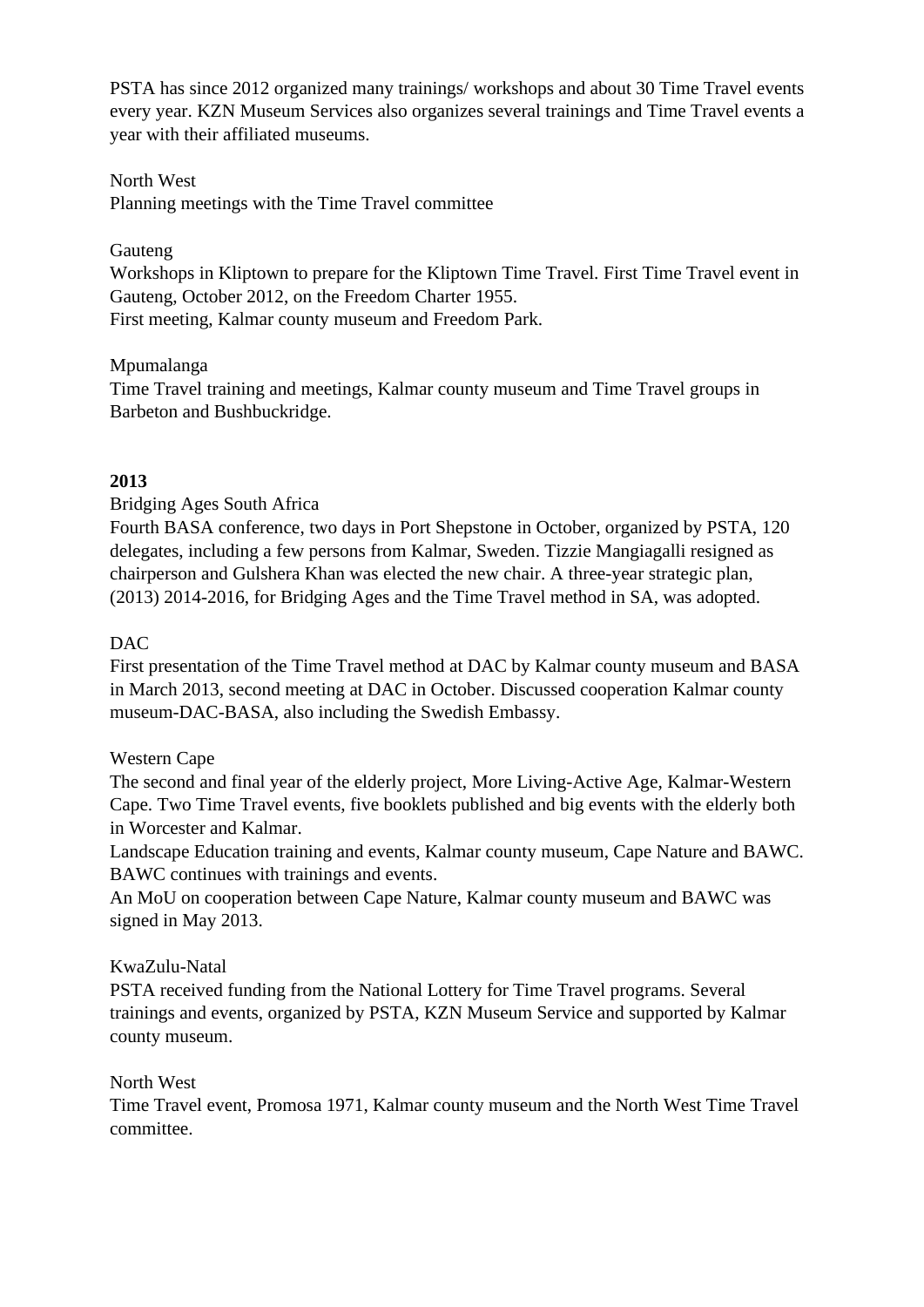Mpumalanga Workshop in Barbeton with Time Travel groups, led by Kalmar county museum

### **Gauteng**

Workshops and meetings by Kalmar county museum at Constitution Hill, Hector Pieterson Museum, Freedom Park and Voortrekker Museum

## **2014**

## DAC, BASA

Funding from DAC and the Swedish Art Council (and to a minor extent the Swedish Embassy) for cooperation Kalmar county museum-DAC, also BASA, started in September 2014. The project included an extensive training in the Time Travel method for five heritage organizations/ museums in Gauteng/ North West. The training took place in October/ November 2014 and February/ March 2015 and included scenario writing and Time Travel events in Ikageng, Constitution Hill, Kliptown and Freedom Park.

#### Gauteng

Time Travel training, see above First Time Travel events at Freedom Park and at Constitution Hill

North West Time Travel training, see above

Western Cape

Funding approved from ICLD/ Sida to continue the project on elderly and heritage, More Living two, Regional Council in Kalmar county, Kalmar county museum, elderly homes in two municipalities in Kalmar county, CWDM, BAWC and service centers/ elderly homes in Cape Winelands. Workshops and meetings

KwaZulu-Natal PSTA and KZN Museum Service continue the work on the Time Travel method

## **2015**

Bridging Ages South Africa

Fifth national BASA bi-annual conference was held for three days in March 2015 at Freedom Park, Pretoria. The conference was part of the cooperation DAC-Kalmar county museum. Opened by the deputy Minister of Culture. 110 delegates from the Bridging Ages provinces, including a few from Sweden and Finland. Gulshera Khan resigned as the chairperson and Jabulani Phelago was elected the new chair.

## DAC

Second year of the cooperation project between Kalmar county museum-DAC on promoting the Time Travel method and an extensive training in Gauteng/ North West. The final Time Travel events within the training were organized in February/ March 2015, see above. Voortrekker Monument chose not to complete their event. The project ended with the BASA conference, see above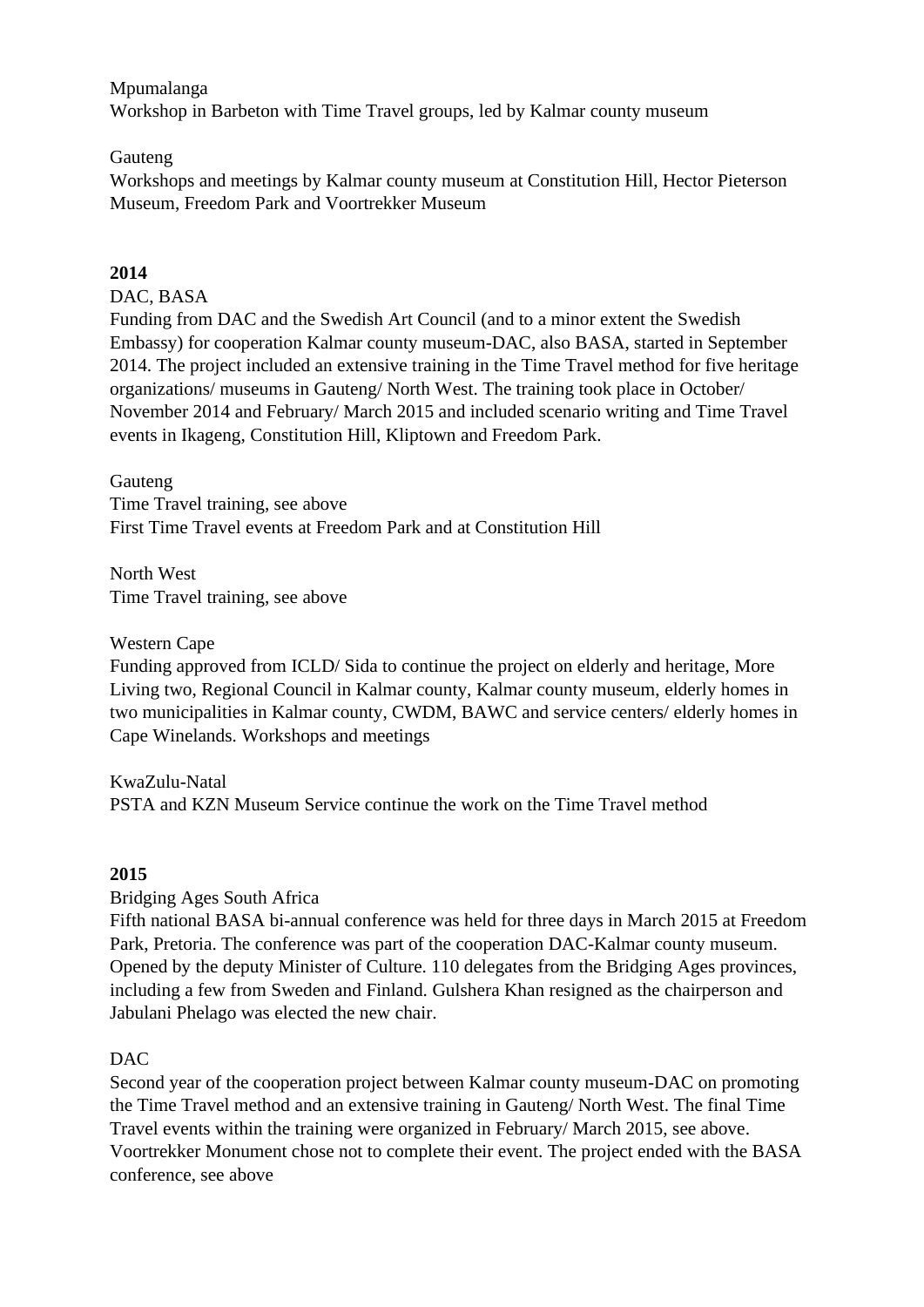In October South Africa and Sweden had its ninth Bi-National Commission in Stockholm. In the minutes was mentioned support for the Time Travel method. Pre-meeting between the Ministries of Culture in Stockholm in June 2015.

### Gauteng

Training, see above

Public Time Travel event on the Freedom Charter, 60 years, held at Walter Sisulu Square in Kliptown in June, organized jointly by DAC, BASA, Kalmar county museum, Regional Council of Ostrobotnia, Bridging Ages and Kliptown Museum. 400 participants from several provinces, from Gauteng and Kliptown and two from Sweden/ Finland. A booklet on the event, Freedom Charter 1955-2015, was published in 2017.

Launch of Bridging Ages Gauteng, November 2015

Freedom Park, as an agency of the Department of Arts and Culture, has financially supported a number of activities such as hosting two BASA national conferences (2015, 2017), jointly hosting an international seminar (2016) and several Time Travel events in the Gauteng province.

## Western Cape

BAWC continues their Time Travel work. Landscape Education training with Kalmar county museum, Cape Nature, BAWC.

### KwaZulu-Natal

PSTA and KZN Museum Service continue their Time Travel work. PSTA received funding for one year from the National Lottery. PSTA published the booklet "Seven Steps Guide Book".

## Northern Cape

First presentation and workshop on the Time Travel method in Northern Cape, July 2015, at McGregor Museum, Kimberley: DAC, BASA, Kalmar county museum, Bridging Ages. Training on the Time Travel method in Northern Cape, first session in Kimberley in November, including a Time Travel event to 1907 at Rudd House.

## **2016**

## DAC, BASA, BA

A three-day international expert seminar was organized in March at Freedom Park, Pretoria by Bridging Ages, BASA, DAC, Freedom Park, Kalmar county museum, Regional Council of Ostrobotnia, Swedish and Finnish embassies. 34 delegates from 7 countries. Agreed on what the Time Travel method is: definitions, goals, five principles, Time Travel process and event.

Kalmar county museum, Bridging Ages, Regional Council of Ostrobotnia, BASA and DAC organized Time Travel trainings in Northern Cape, Western Cape and KZN, see below.

In January 2016, the two Ministers of Culture, South Africa and Sweden, met in Pretoria and signed a Letter of Intent, including support for the Time Travel method.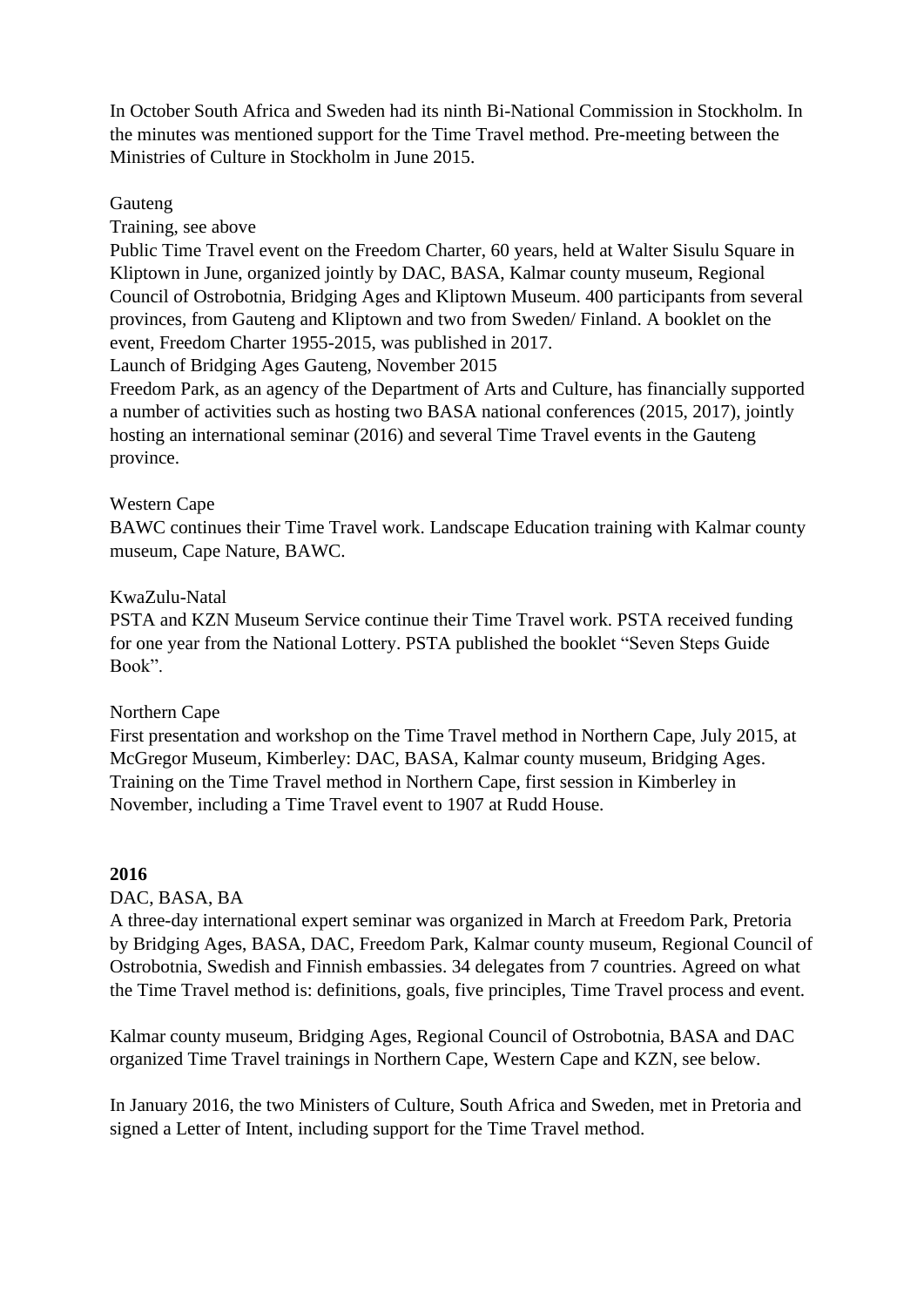At the Bridging Ages international conference in Kalmar in September an MoU was signed by Freedom Park and Kalmar county museum on cooperation, "Social Cohesion and Community Building through the Time Travel method". A three-year plan was developed. The conference was opened jointly by the Swedish Minister of Culture and the South African Deputy Minister of Culture.

Northern Cape

Second session of the Time Travel training in April 2016. Time Travel events in Kuruman (1825 at the First Eye), Galeshewe 1955 and Wildebeest Kuil 1856, see above.

Western Cape

Time Travel/ Landscape Education training in Mamre with Cape Nature, see above BAWC received funding for one year from the National Lottery for Time Travel work.

## **2017**

DAC, BASA, BA

Sixth BASA national conference/ seminar in Feb/March, three days in Pretoria, Freedom Park and the Finnish embassy hosted. together with a Heritage Education seminar. Organizers: BASA, DAC, BA, Regional Council of Ostrobotnia, Kalmar county museum. 40 delegates. AGM. Jabulani Phelago reelected as chairperson, two representatives from each province on the BASA board.

DAC, BASA, Kalmar county museum, Bridging Ages, Regional Council of Ostrobotnia, continued to work together for promoting the Time Travel method in SA: First workshop on the Time Travel method in the Free State, Bloemfontein and in Eastern Cape, Mthatha, in March. Workshop on the Time Travel method in Mpumalanga, Bethal. Presentation for North West Department of Culture in Mafikeng. First presentation on the Time Travel method in Limpopo. All nine provinces now have Time Travel groups.

First session of Time Travel training for representatives from North West, Free State, Eastern Cape, Mpumalanga and Limpopo, at Freedom Park, Pretoria, in October.

## Western Cape

Public Time Travel event at the Castle of Good Hope, Krotoa 1668, connected to Human Right's Day in March, 300 participants. Organized jointly by DAC, BASA, BAWC, BA, Kalmar county museum, Region Council of Ostrobotnia. Workshop and Time Travel event with Cape Nature.

#### Gauteng

First Time Travel event at Mogale City Museum, Krugersdorp, 1919 and the court case of Dadoo

KwaZulu-Natal PSTA and KZN Museum Service continue. Big Time Travel event in Gamalakhe

Northern Cape

Time Travel events and workshops by the NC Time Travel group/ McGregor Museum.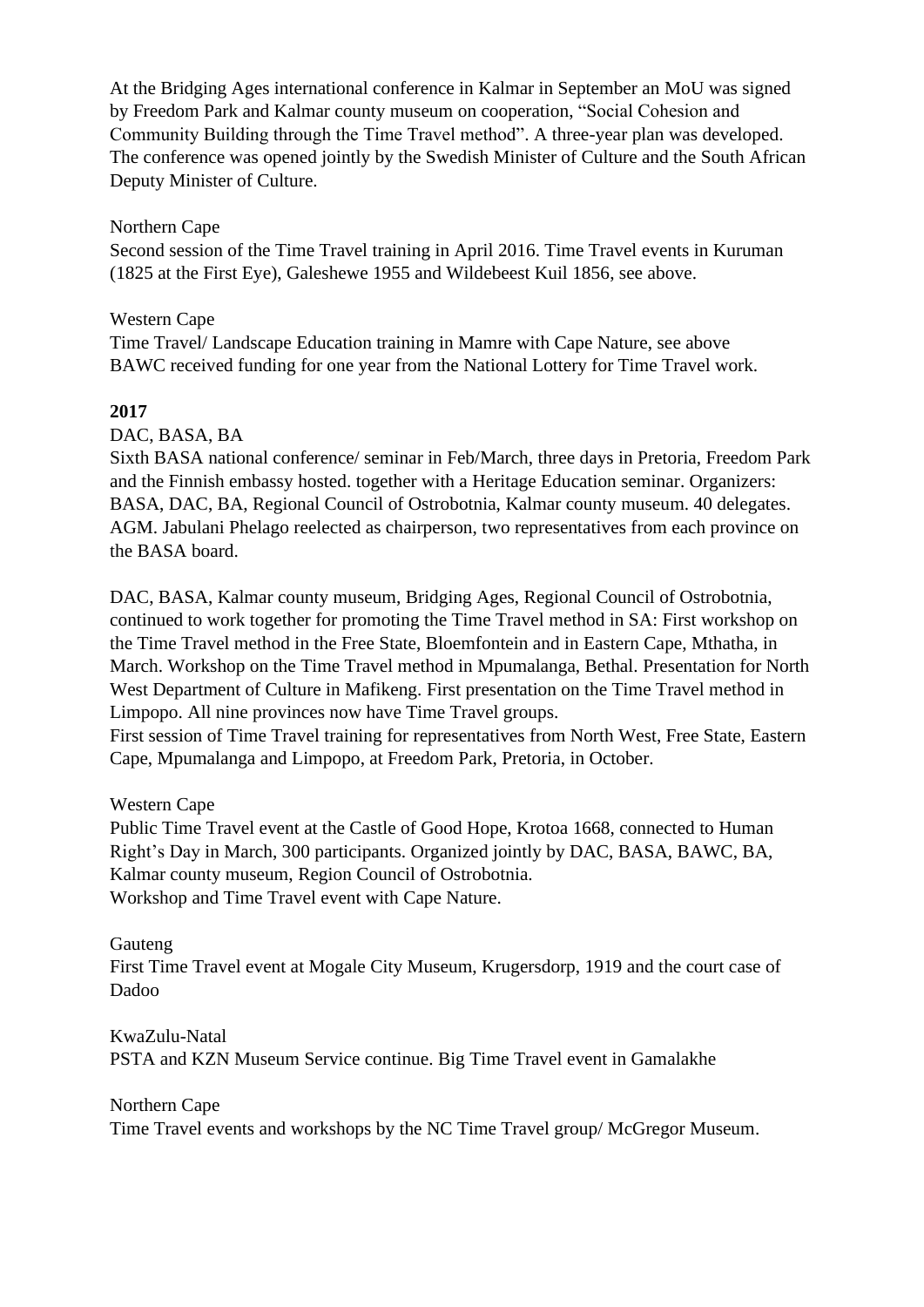# **Key notes/ Summary on the Time Travel method in South Africa**

### **Introduction and first Time Travel event in the provinces**

The Time Travel method was introduced in *Western Cape*, South Africa in January 2006 in a project between Kalmar county, Sweden and Cape Winelands District municipality.

The first Time Travel event was held in March 2006, Bain's Kloof Pass 1853.

*North West*, Potchefstroom. Time Travel method was introduced in 2008. First Time Travel event in March 2009, Ikageng 1986.

*KwaZulu-Natal*, Port Shepstone. Time Travel method introduced in 2008. First Time Travel event in October 2009, Port Shepstone Harbour 1905. PSTA and KZN Museum Service are active partners.

*Mpumalanga.* Time Travel method introduced in 2009. First Time Travel event in November 2010, Pilgrim's Rest, White miner's strike 1922.

*Gauteng*. Time Travel method introduced in 2011. First Time Travel event in October 2012, Kliptown and the Freedom Charter 1955.

*Northern Cape*. Time Travel method introduced in 2015. First Time Travel event in November 2015, Rudd House 1907.

*Free State.* Time Travel method introduced in 2017.

*Eastern Cape.* Time Travel method introduced in 2017.

*Limpopo.* Time Travel method introduced in 2017.

### **Bridging Ages South Africa, conferences, board, provinces, plans**

BASA was launched at Worcester museum, Western Cape in October 2009. First national conference/ seminar.

2<sup>nd</sup> national conference, Port Shepstone, KZN, October 2010

3<sup>rd</sup> national conference, Pilgrim's Rest, Mpumalanga, November 2011

4<sup>th</sup> national conference, Port Shepstone, October 2013

5<sup>th</sup> national conference, Freedom Park, Pretoria, Gauteng, March 2015

6 th national conference, Freedom Park, Pretoria, Gauteng, Feb/March 2017

Bridging Ages international conference, Worcester museum, October 2008 Bridging Ages international conference, Freedom Park, September 2018

International expert seminar, Pretoria, Gauteng, March 2016

Chairpersons BASA: Tizzie Mangiagalli, Worcester museum, 2009-2013 Gulshera Khan, Port Shepstone Twinning Association, 2013-2015 Jabulani Phelago, Freedom Park, 2015- Each province has two members on the board

Bridging Ages Western Cape, launched in October 2010, registered as an NGO Bridging Ages KwaZulu-Natal, launched in October 2011 Bridging Ages Gauteng, launched in November 2015 Bridging Ages groups in the other provinces.

Coordinator BASA/ BAWC, Louis Marais, employed 2010-2014, office Worcester Museum

Strategic 3-year plans: (2013) 2014-2016, (2016) 2017-2019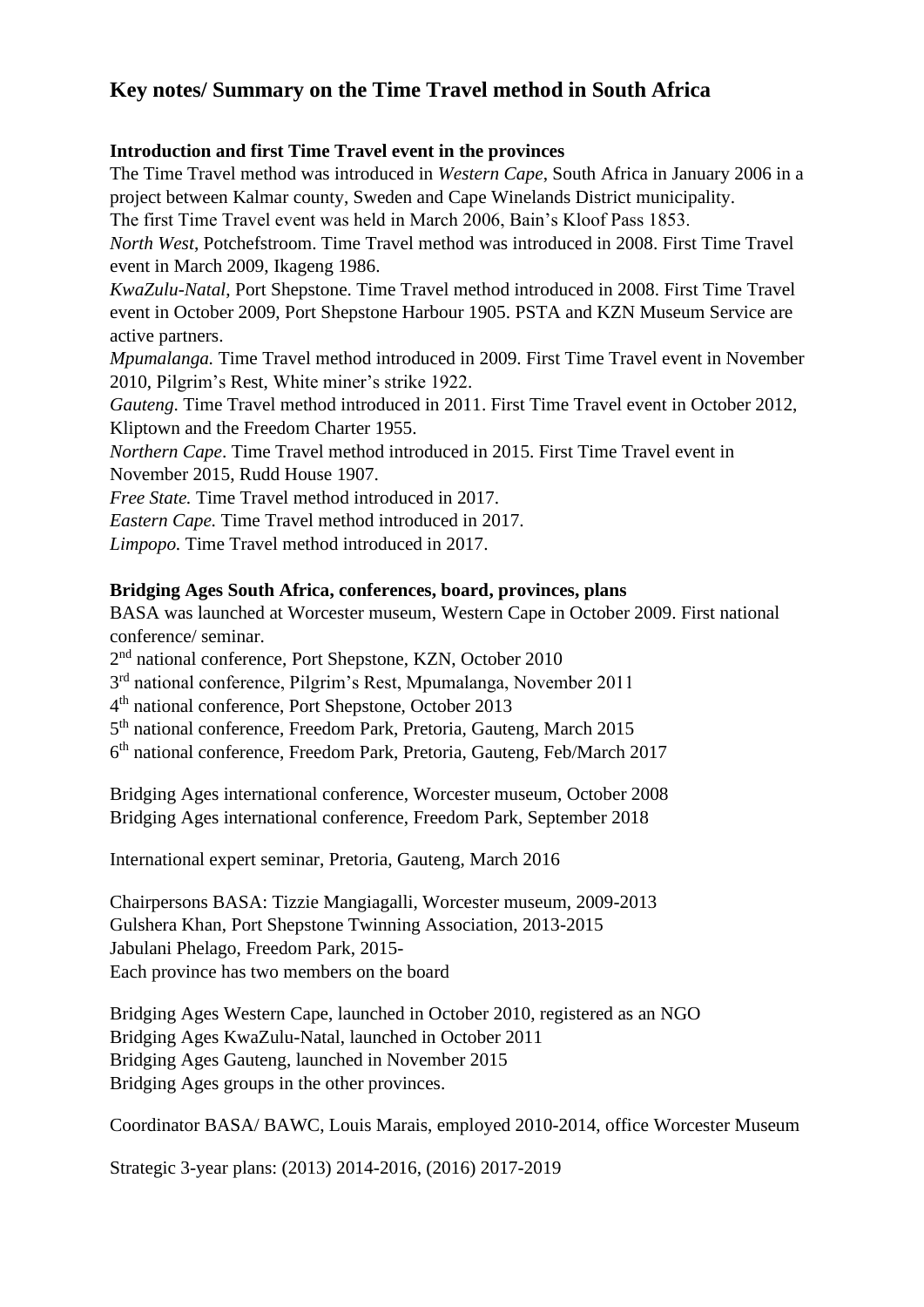### **Time Travel training courses in South Africa**

Western Cape 2006-2008 Cape Nature, 2011-2012, 2015-2016 KwaZulu-Natal, 2011-2012 Gauteng, 2014-2015 Northern Cape, 2015-2016 Free State, Eastern Cape, North West, Limpopo, Mpumalanga 2017-2018 There has also been a lot of one- and two-day trainings and workshops, especially in Western Cape and KZN. Every year 2006-2017, several persons from SA have come to Kalmar, Sweden, mostly for one week, to experience the Time Travel method and be trained. In 2017 there was also training in Vasa, Finland

### **Time Travel events**

2006: 2 Time Travel sites, 4 Time Travel events, total 145 participants, in Western Cape ……

2010: 12 Time Travel sites, 40 Time Travel events, 1600 participants in Western Cape, KZN, North West and Mpumalanga

……

2015: 25 Time Travel sites, 60 Time Travel events, 3500 participants in Western Cape, KZN, Gauteng, North West and Northern Cape

……

**2006-2017: About 50 Time Travel sites have been used, about 400 Time Travel events and about 30 000 persons have participated (c. 50% adults and 50% learners).**

The Time Travel events include some public Time Travel events:

2010, Port Shepstone Harbour 1905; 2012-2016, Umzumbe, King Shaka 1828;

2015, Kliptown, Freedom Charter 1955-2015; 2017, Castle of Good Hope 1668 and Heritage Day Time Travel

The biggest public Time Travel events are the King Shaka 1828 in Umzumbe and Heritage Day Time Travel in Worcester, each one with 1000–2000 participants,

## **Funding**

Main funders for projects: Sala Ida/ Sida, ICLD/ Sida, Olof Palme International Centre/ Sida, Swedish Art Council and Department of Arts and Culture SA PSTA has received funding from the National Lottery twice after 2013, BAWC once 2016/2017.

## **DAC**

Since 2014 Department of Arts and Culture has been supporting the Time Travel method in disseminating to all provinces, training courses and public Time Travel events at National days. Freedom Park, as an agency of the Department of Arts and Culture, has been supporting a number of activities.

Bi-National Commission, Sweden-South Africa, Stockholm 2015. Support for the Time Travel method mentioned in the minutes

Letter of Intent between the Ministers of Culture in South Africa and Sweden, giving support for the Time Travel method, signed 2016